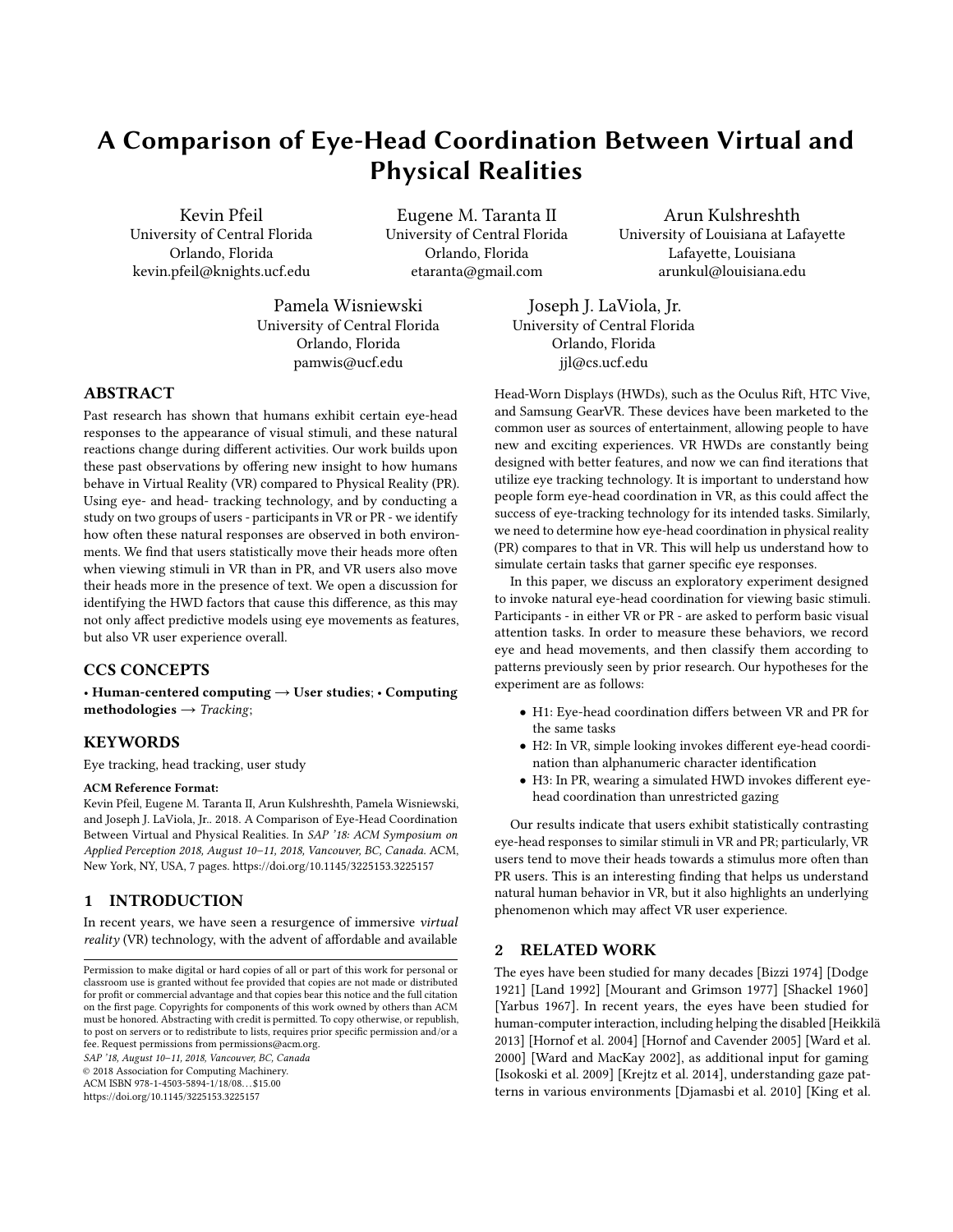[2017\]](#page-6-12), and general HCI use [\[Duchowski 1998\]](#page-6-13) [\[Jacob and Stellmach](#page-6-14) [2016\]](#page-6-14) [\[Jacob 1990\]](#page-6-15).

Nearly one century ago, Dodge [\[Dodge 1921\]](#page-5-1) conducted an experiment to study how the eyes reacted to head movements. The term "compensatory eye movement" was used to describe the phenomenon [\[Dodge 1921\]](#page-5-1), and Shackel [\[Shackel 1960\]](#page-6-3) also saw this behavior; this essentially leads into what we today call the Vestibulo-Ocular Reflex (VOR). The VOR is the behavior of our eyes to react to head movements, by moving in a counter direction. This function allows us to see clearly while our head moves; without it, we would be unable to focus on a stimulus when rotating our head. Di Girolamo et al. [\[Stefano Di Girolamo 2001\]](#page-6-16) observed an effect on the VOR by VR, indicating that natural human behaviors are inhibited after VR usage. This finding could have been an artifact of the used technology - their HWD had a fraction of the screen resolution that can be found on today's hardware - but we are currently unsure if this is the case. Our work is somewhat similar to that of Di Girolamo's, in that we are observing how VR affects natural human eye movements. Ours differs, though, in that we are studying natural behaviors during usage, not after. We also tackle this problem with less equipment; instead of using an electronystagmograph (ENG) device, we utilize eye- and head- trackers to record and classify movements based on prior categorizations.

Existing literature reuses the terms "classical" and "predictive" eye movements to describe types of eye-head coordination [\[Bizzi](#page-5-0) [1974\]](#page-5-0) [\[Mourant and Grimson 1977\]](#page-6-2) [\[Shackel 1960\]](#page-6-3). Classical movements refer to the common occurrence of when the eyes move before the head towards a stimulus; Predictive movements refer to when the head moves before the eyes. Bizzi noted that the head only moved before the eyes when a stimulus was in a position that a subject could anticipate [\[Bizzi 1974\]](#page-5-0). Classical and predictive movements were again observed by Mourant [\[Mourant and](#page-6-2) [Grimson 1977\]](#page-6-2) during an automobile driving task. In this scenario, the predictive movements occurred very often, perhaps because drivers knew exactly where to look - at the side and rear view mirrors - before making eye movements. It also makes sense that drivers want to keep eyes forward for as much time as possible; so naturally, the head would move towards a mirror before the eyes. Shackel's study revealed predictive movements even in an open environment, although they were very rare [\[Shackel 1960\]](#page-6-3); so it seems that these can occur even outside of a known and anticipated environment.

In our work, we reuse the classical and predictive classifications in order to help understand the types of eye-head coordination that are used in both VR and PR. To our knowledge, there has not been any other work to help understand these differences in VR. Our pilot studies have revealed the necessity for one more classification - "Eyes Only" - to denote when a user views a stimulus without moving the head. This can technically fall into the "classical" bucket, but it warrants its own unique category, as we have found it to be a common occurrence. This assists us in identifying if our main hypothesis is correct. In the remainder of our paper, we will refer to these three categories, and summarize them here:

- Eyes Only (head never moves)
- Classical (eyes move before head)
- Predictive (head moves before eyes)

As Di Girolamo et al. observed an effect on the VOR after using VR [\[Stefano Di Girolamo 2001\]](#page-6-16), and since Shackel observed predictive movements while wearing heavy equipment on the head [\[Shackel 1960\]](#page-6-3), we expect that there exists one or more factors of today's immersive VR technology that affects eye-head coordination when compared to PR. We thus expect this work to be the first of many efforts to identify factors which may cause a difference in natural behaviors.

## 3 EXPERIMENTAL DESIGN

To test our hypotheses, we conducted a 2x2 mixed-design study. The groups - VR and PR - were between-subjects. Each group had two conditions, which were within-subjects. For VR, we wanted to explore different virtual scenarios and see if eye-head coordination differed between them. The first scenario, "Look", is a simple visual attention task. The second scenario, "Read", is the same as Look, except it has the user read one letter off of the stimulus. Data from this group helps us answer hypothesis H2. The PR group had two scenarios which replicated the VR Look scenario. The first, called "Normal", is essentially a PR adaptation of the VR scenario Look. The second, called "Modified", is the same, except the user wears a shell of an HWD. Data from this group helps us answer hypothesis H3. Thus, we had 2 groups, each with 2 conditions:

- VR\_Look Look scenario in VR
- VR\_Read Read scenario in VR
- PR\_Normal No HWD condition in PR
- PR\_Modified Modified HWD condition in PR

A comparison of data between VR\_Look and PR\_Normal helps us answer hypothesis H1. For the VR group, the independent variables were the virtual scenarios and the stimulus location (see Figure [1\)](#page-2-0). For the PR group, the independent variables were the HWD type and stimulus location (see Figure [1\)](#page-2-0). For both, the dependent variable is the category of eye-head coordination used to look at the stimuli.

## 3.1 Virtual Scenarios

For the VR group, we developed two virtual scenarios - VR\_Look and VR\_Read - to see if different visual attention tasks could affect eye-head coordination. Overall scenario design was influenced by other research (see Sibert et al. [\[Sibert and Jacob 2000\]](#page-6-17)) that used a desktop environment. Ours is a modified, 3D VR adaptation of this prior design. The common task in these scenarios is to view these stimuli in a randomly generated order.

For these scenarios we used Unity3D to generate a simple 5x5 grid of spheres equidistant from the user; see Figure [1.](#page-2-0) The grid was empirically designed such that the grid filled up the HWD's view-port, and all spheres could be seen while looking at the center. As such, users would not need to move their head to complete any tasks. Each sphere was assigned a vertical and horizontal angle, in multiples of 14.4 and 16 degrees, respectively, and then were translated 7 meters away from the camera. In essence, this aligned each stimulus on an invisible hemisphere that would wrap around the camera. The visual angle for each sphere was approximately .142615 radians, or 8.17 degrees. We wanted the visuals to be comfortable to look at through the duration of the experiment, so the sphere color was white, and the background color was a shade of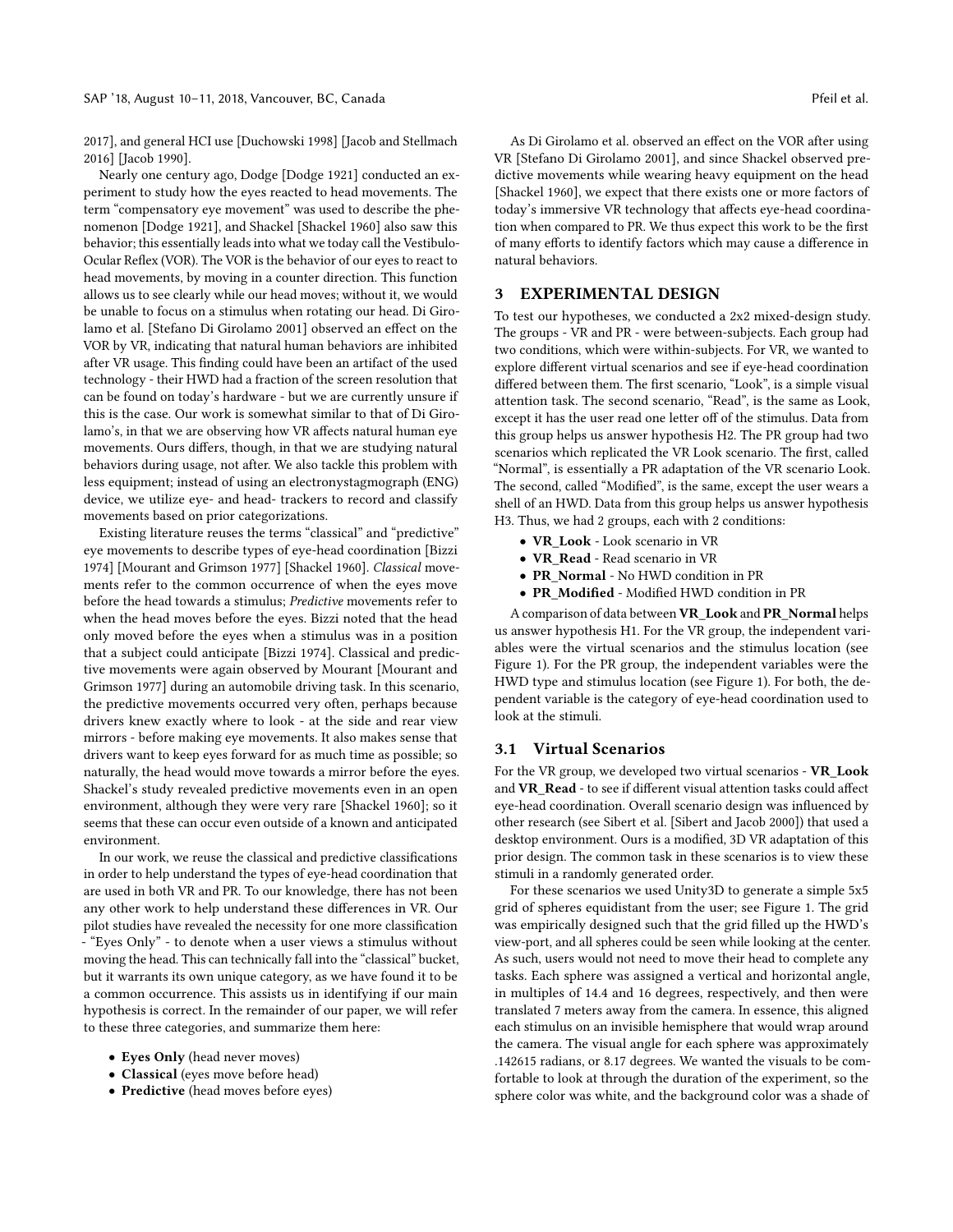<span id="page-2-0"></span>A Comparison of Eye-Head Coordination Between Virtual and Physical Realities SAP '18, August 10–11, 2018, Vancouver, BC, Canada



Figure 1: A screenshot of the virtual stimulus layout (left) and a view of the physical stimulus rig (right).

grey. When a sphere was selected as a stimulus, it turned yellow. VR\_Read was the same as VR\_Look, except each sphere had a random letter of the English alphabet overlaid on it. These letters were randomized between each measurement. In both scenarios, the user was able to move their head to look around. The center sphere was used to help align the users' head rotation and gaze, and was not used for measurement.

# 3.2 Physical Reality Stimulus Rig

For the PR group, we constructed a stimulus rig that imitated the VR Look scenario. We used the visual angle of the virtual stimuli - .142615 radians - in order to construct our device. This fixed angle is related to both the size of stimuli as well as user distance from the device. By fixing one value, the other must adjust. We elected to use ping pong balls to represent the spheres and thus measured the resulting distance that the user would need to be from our device. The ping pong balls were 38mm (1.5in) in diameter and that resulted in a user distance of 26.6cm (10.47in). In order to light up our stimuli, we inserted LED lights that wired to an Arduino Uno. The Uno turned on a specific stimulus by communicating with Unity3D over a serial port, via USB.

We used plexiglass and PVC pipes in order to construct shelves on which to place the stimuli. Using the known angles (14.4 degrees vertical and 16 degrees horizontal) and the known 10.47in distance between the user and each stimuli, we constructed the rig as closely as possible to replicate the VR stimuli. To imitate the grey background, we used a simple, thin, gray poster sheet in order to create strips of shroud. The shroud pieces blocked the wiring, PVC, and other irrelevant or potentially distracting objects from the users' view. However, we left a gap between the 3rd and 4th rows, to accommodate our capture devices. See Figure [1](#page-2-0) for a sample of the users' viewpoint during the study.

#### 3.3 Subjects

3.3.1 Virtual Reality. 21 participants were recruited from the University of Central Florida student body. Data from one participant was discarded due to hardware failure. Our resulting participant pool consisted of 5 females and 15 males. The average age was 21.3 (median 20). We asked our participants if they felt any head or neck pain before beginning the study, but none did. 11 users reported having some degree of background using a HWD such as the Oculus Rift, HTC Vive, or even Google Cardboard. The remaining 9 did not have any experience. 10 users reported being near-sighted, 1 was far-sighted, and the remaining 9 considered themselves as having normal eyesight.

3.3.2 Physical Reality. 22 participants were recruited from the University of Central Florida student body. Data from two participants was discarded due to hardware failure. Our resulting participant pool consisted of 7 females and 13 males. The average age was 23.5 (median 24). We asked our participants if they felt any head or neck pain before beginning the study, but none did. 8 users reported being near-sighted, 1 was far-sighted, and the remaining 11 considered themselves as having normal eyesight.

#### 3.4 Apparatus

3.4.1 Virtual Reality. The Unity3D game engine version 2017.1.0f3 was used to develop and display VR scenarios. They were run on a laptop computer with a core i7 processor at 2.6GHz, with 12GB RAM, and an NVIDIA GeForce GTX 970M graphics card. Our HWD used in these scenarios was an HTC Vive that had an embedded eye tracker, per Tobii Technologies<sup>[1](#page-2-1)</sup>. The HWD weighed approximately 1.3lbs (580g). The eye tracking module was binocular at 120Hz, and head tracking occurred at 90Hz. We were able to record user eye gaze and head rotation, per frame, through the Unity3D engine. We

<span id="page-2-1"></span> $^1$ https://www.tobiipro.com/vr/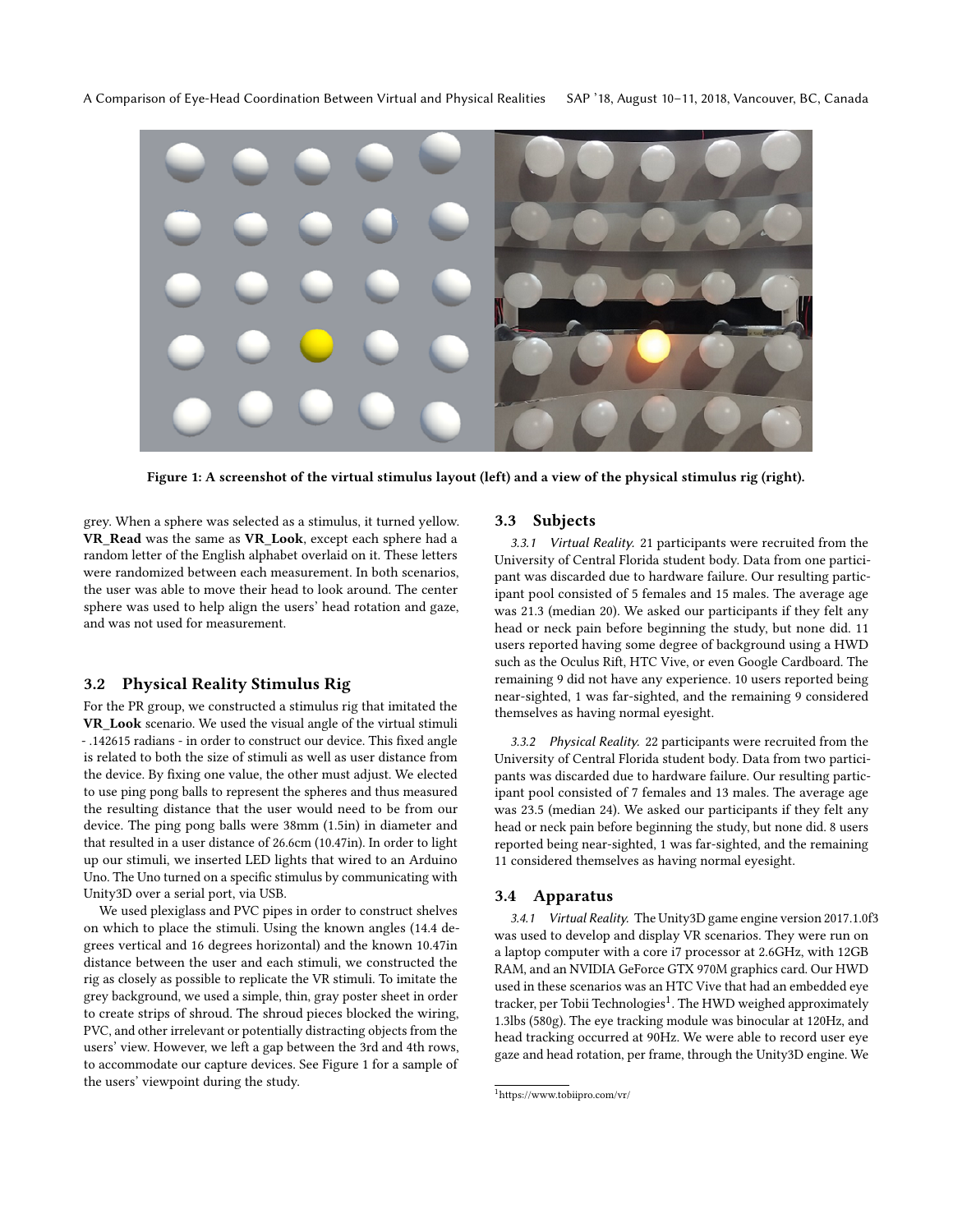were also able to consistently achieve a rate of 75 frames-per-second, or roughly one frame per 13ms.

3.4.2 Physical Reality. The Unity3D game engine was again used to develop a data recording module which interfaced with our custom stimulus rig, described previously. This was run on a desktop computer with a core i7 processor at 3.4GHz, with 16GB RAM.

We took apart an Oculus Rift DK1 by removing the circuitry and screen; all that remained were the casing and head bands. We used this as our modified HWD. The disassembled HWD weight was approximately .33lbs (148g). We used the Polhemus Patriot in order to track the head rotations of our users. We sewed one of the sensors into the band of a lightweight hat. The total weight of the hat and sensor was approximately .27lbs (122g). Head tracking occurred at 60Hz.

We originally chose the Tobii EyeX to perform eye tracking, but we found that it was unable to consistently track our users' eyes. We thus elected to use a small video camera (360Fly), to simultaneously record the users' eyes and debugging information displayed on the computer monitor, which informed us of the active stimulus. The camera recorded at 30FPS. The camera was placed on a mount behind the stimulus rig and was visible between the rows 3 and 4 in the stimulus rig.

#### 3.5 Experiment Procedure

Our participants were all given the same set of instructions by the experimenter. First, an overall description of the study was communicated. Next, a short demographics survey was administered. Then the participant was assigned an order of conditions in a counter-balanced design. For the VR group, users were seated in a standard location within the Vive's tracking space so to keep the environment constant. For the PR group, users were seated in front of the stimulus rig. Users were asked to adjust their seat if needed, so that "looking straight forward" resulted in looking at the center sphere or ball.

Directions for completing the study were to simply view the stimuli in any manner the user saw fit, and inform the experimenter when they have. For VR\_Read, the participants were asked to read aloud the random letter of the highlighted sphere. After acknowledging the instructions, the participant donned the appropriate headgear. For the VR group, users were sat in a specific spot in the HTC Vive interaction space, for consistency. Likewise, for the PR group, the users were sat in a specific spot in front of the rig, and the distance between the head and the rig was measured, to verify consistency. For both, if the user began to slouch, lean, or otherwise move from the standard spot, we politely asked them to reset their posture.

The following steps were then completed for all conditions: a random stimulus was turned on, by becoming highlighted, and for VR Read, all letters in the scene were again randomized. The user then viewed the stimulus and verbally indicated that the task was complete. The experimenter then pressed a keyboard key, which resulted in the center stimulus becoming highlighted, to bring participant gaze back to the normal position. When the participant was again looking at this center stimulus, the experimenter pressed a keyboard key, to move to the next random stimulus. This process continued until every stimulus was used.

After a condition was completed, the user was allowed to remove any headgear and take a short break, if needed. The experimenter then prepared the next scenario and repeated the previous steps. After a participant completed both conditions in their group, a short questionnaire was given. In particular, we wanted to capture any discomfort the task may have caused. We asked the users if they experienced any eye strain, neck pain, dizziness, or nausea, each on a 7-point Likert scale. The length of the study per participant was approximately 15 minutes. We compensated our participants with \$5 USD in cash. After each user, the headgear was sanitized using rubbing alcohol.

### 3.6 Data Classification

After collecting the data, we needed to perform classification. Due to the different technologies used to capture VR and PR data, the analysis was done differently between environments. However, we enforced standards for tagging based on the types of eye-head movement previously described:

- If the head never moves, then Eyes Only; else,
- If the eyes move before the head, then Classical; else,
- If the head moves before the eyes, then Predictive

We acknowledged that our tracking devices are not without jitter, and we also note that our heads can be slightly moved by simple acts such as breathing and speaking. Using observational data from our pilot studies, we therefore set a 2 degree threshold for head movement. If the head did not move more than 2 degrees, we considered this to be an Eyes Only response. For the others, all that remained was to see what moved first - the eyes or the head. For VR, we converted the eye-head movements into time series plots, and for PR, we watched the recorded videos. For both, we performed an objective check to see which moved towards the stimulus first.

We collected and classified 480 data points for each condition, for a total of 1920 samples (4 x 480). We were unable to classify 9 total samples (3 in VR, 6 in PR) due to difficulty in reading the data.

#### 4 RESULTS

After data collection and tagging, we analyzed the frequency counts of each classification. Using these counts, we elected to use contingency table analysis.

## 4.1 Virtual Reality vs Physical Reality

For VR\_Look, 16.3% of the responses were Eyes Only, 81% Classical, and 2.5% movements were Predictive. For VR\_Read, 7.9% of the responses were Eyes Only, 90% were Classical, and 1.5% were Predictive. See Figure [2](#page-4-0) for a graphical depiction.

For PR\_Normal, 64% of the responses were Eyes Only, and the remaining 36% of the responses were Classical. For PR\_Modified, 60% of the responses were Eyes Only, and the remaining 40% were Classical. We did not observe any predictive movements during any measurements. See Figure [3](#page-4-1) for an illustration.

To answer hypothesis H1, we used data from VR\_Look and **PR\_Normal**, and performed an omnibus  $\chi^2$  test on the frequencies of occurrences for each category. We found a significant difference overall  $(\chi^2(2, N = 953) = 231.485, p < .0001)$ . We then performed a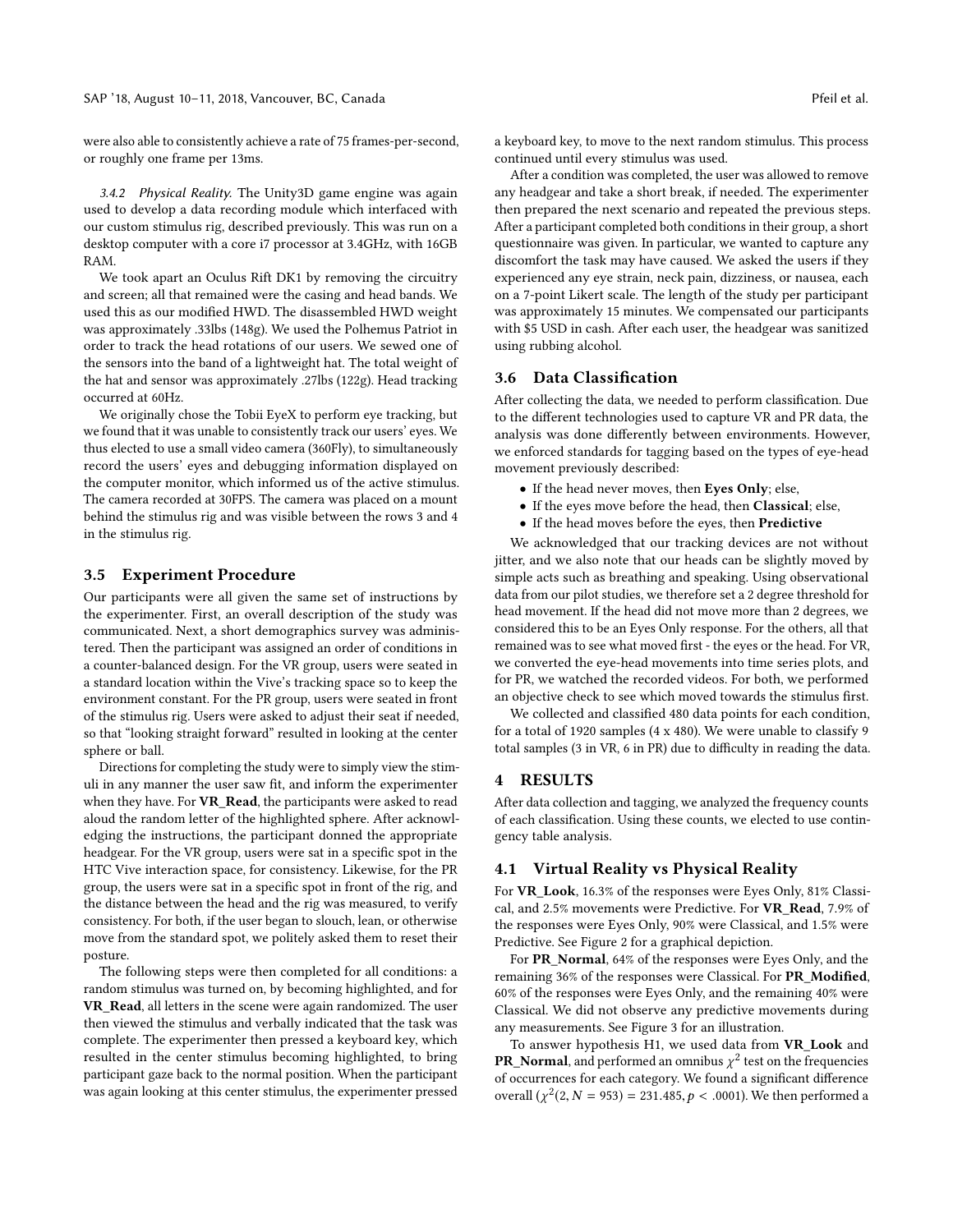A Comparison of Eye-Head Coordination Between Virtual and Physical Realities SAP '18, August 10–11, 2018, Vancouver, BC, Canada

<span id="page-4-0"></span>

Figure 2: Percentage distribution of eye-head coordination in VR. The majority of movements were Classical.

<span id="page-4-1"></span>

Figure 3: Percentage distribution of eye-head coordination in PR. The majority of movements were Eyes Only.

post-hoc analysis between Eyes Only vs Classical, and we still found a significant difference  $(\chi^2(1, N = 941) = 219.465, p < .0001)$ . We did not perform post-boc tests involving Predictive as that response did not perform post-hoc tests involving Predictive, as that response was rare.

We also wanted to examine the VR\_Look and PR\_Modified conditions; an omnibus  $\chi^2$  test revealed a significant difference here as well  $(\chi^2(2, N = 959) = 199.288, p < .0001)$ . Post-hoc analysis<br>between Eves Only and Classical again revealed a significant difbetween Eyes Only and Classical again revealed a significant difference  $(\chi^2(1, N = 947) = 187.146, p < .0001)$ . We did not perform post-hoc tests involving Predictive, as that response was rare.

We thought that one of the reasons for our results is that there are two rings formed around the center sphere (see Figure [1\)](#page-2-0). We would expect that stimuli further away from the center would warrant more head movements. For the outer ring, a  $\chi^2$  test reveals that there is significant difference in responses between VR\_Look and **PR\_Normal**  $(\chi^2(2, N = 636) = 158.767, p < .0001)$ . Post-hoc anal-<br>weis between Eyes Only and Classical rayeal a difference  $(\chi^2(1, N =$ ysis between Eyes Only and Classical reveal a difference  $(\chi^2(1, N = 624) - 146, 707, \kappa < 0001)$ . We did not perform post-boo tests in.  $624$ ) = 146.707,  $p < .0001$ ). We did not perform post-hoc tests involving Predictive, as that response was rare. For the inner ring, a  $\chi^2$  test again reveals a significant difference in responses between **VR\_Look** and **PR\_Normal**  $(\chi^2(2, N = 317)) = 77.756, p < .0001)$ .<br>No post-boc analysis was needed because there were no Predictive No post-hoc analysis was needed because there were no Predictive responses in the omnibus test.

#### 4.2 Look vs Read

To answer hypothesis H2, we used data from VR\_Look and VR\_Read, and performed an omnibus  $\chi^2$  test on the frequencies of occurrences for each category. We found a significant difference overall  $(\chi^2(2, N = 957) = 17.463, p < .001)$ . We then performed post-hoc analyses between Eyes Only vs Classical, and found a significant difference  $(\chi^2(1, N = 938) = 16.132, p < .001)$ . We did not perform post-hoc tests involving Predictive, as that response was rare.

#### 4.3 Normal vs Modified

To answer hypothesis H3, we used data from PR\_Normal and **PR\_Modified**, and performed an omnibus  $\chi^2$  test on the frequencies of occurrences for each category. We did not find a significant difference overall  $(\chi^2(1, N = 954) = 1.732, p = .188)$ . No post-hoc analysis was needed because there were no Predictive responses in the omnibus test.

#### 4.4 Post Questionnaires

In VR, we found that the users did not express more than mild discomfort for their neck (Mean =  $1.2$ , SD =  $0.62$ ) or eyes (Mean = 2.4, SD = 1.57), and only expressed mild discomfort for nausea  $(Mean = 1.3, SD = 0.66)$  and dizziness  $(Mean = 1.6, SD = 1.31)$ .

In PR, we found that the users did not express more than mild discomfort for their neck (Mean =  $1.7$ , SD =  $1.26$ ) or eyes (Mean = 2.5, SD = 1.57), and only expressed mild discomfort for nausea  $(Mean = 1.3, SD = 0.72)$  and dizziness  $(Mean = 1.4, SD = 0.75)$ .

## 5 DISCUSSION

# 5.1 Eye-Head Coordination Differs Between Realities (H1)

Our results indicate that there is a difference in the natural eyehead coordination between VR and PR. It is obvious that our VR users tend to rotate their head in some capacity for the majority of tasks, whereas our PR users tend to keep their heads still. These results support hypothesis H1, in that eye-head coordination varies between these environments, at least for simple visual attention tasks within the user's field of view.

Now we must ask - why are we finding this difference? Currently, we believe HWD field of view, screen resolution, and weight are the most likely factors that contribute to this difference. While our study only used one VR HWD (HTC Vive), we can still compare the technology used by Di Girolamo et al; their device, the Virtual I/O iGlasses!, "consist of a head piece with two 7-in. full-color LCDs, each having a field of view of 30◦ .... Each LCD panel has a resolution of 180,000 pixels .... the entire unit weights 450g" [\[Stefano](#page-6-16) [Di Girolamo 2001\]](#page-6-16). To compare, the HTC Vive has a field of view of 110°, a resolution of 1080x1200 per eye, and weighs approximately 580g [\[viv \[n. d.\]\]](#page-5-3). Is the effect on the VOR perhaps reduced with newer technologies? These features are drastically different, so that could be the case. It will be interesting to see how future devices affect eye-head coordination in VR environments.

We must also ask one more question - does it matter that we have this difference? Eye tracking is already being incorporated into a variety of VR applications, and the results seem favorable. For instance, Gandrud et al. were able to predict with some certainty VR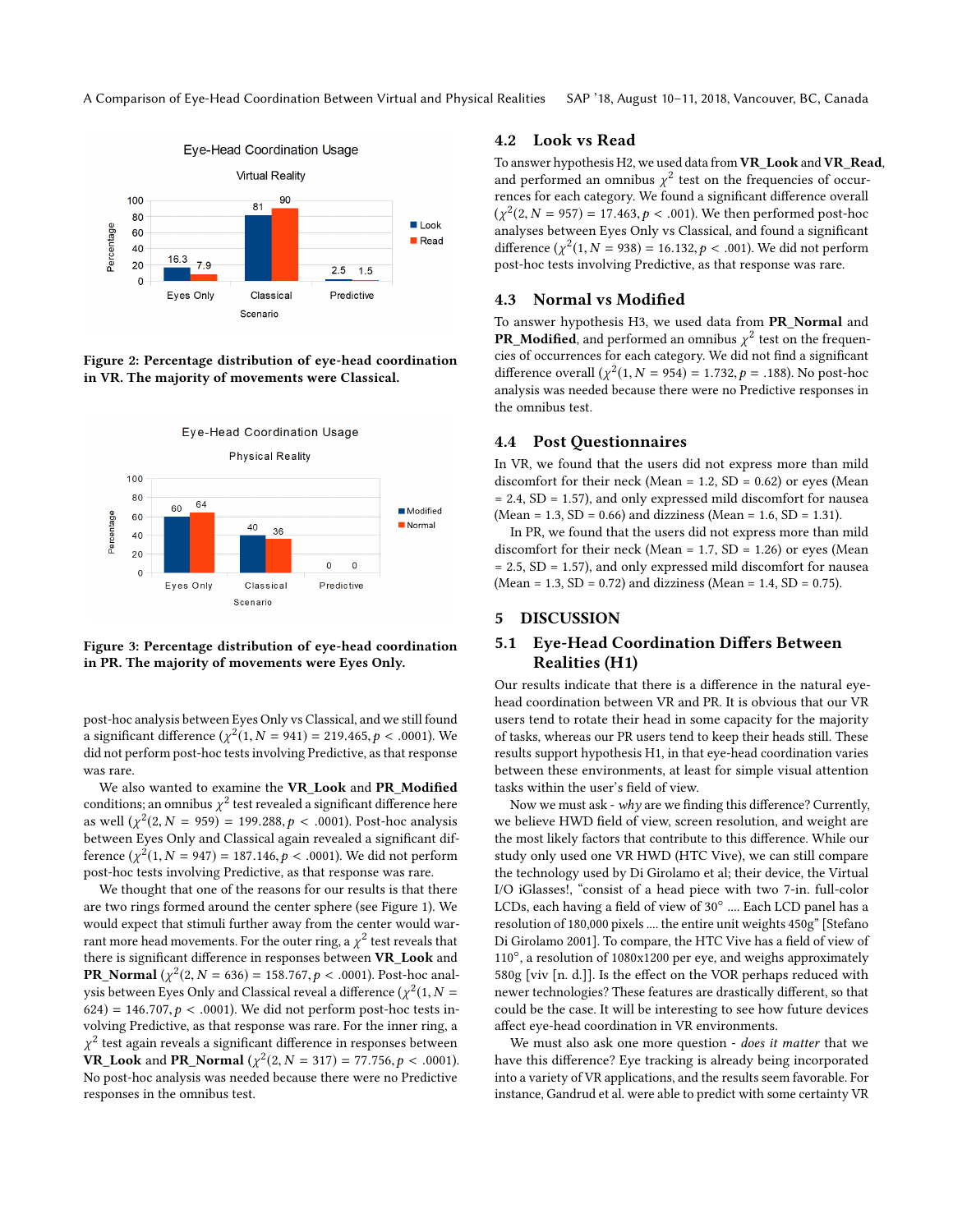user's path in VR by observing eye-head coordination [\[Gandrud and](#page-6-18) [Interrante 2016\]](#page-6-18). Comparatively, Karaman et al. use eye tracking for tablet devices, outside VR, to help recognize what operations users wanted to perform [\[Karaman and Sezgin 2018\]](#page-6-19). The commonality between these works is that the eye movements are being used to generate a predictive model - but our results imply that it may not be possible to port over the same predictive model from PR to VR. Further, it may not be possible to port the same model between different VR HWDs, due to their varying features. More work needs to be performed in order to determine if this is the case; if so, it would be absolutely necessary to identify the cause for this difference, and work towards a set of standards that would prevent a drop-off in performance.

Our results also cause concern from an ergonomic standpoint. Prior work has shown evidence suggesting that head rotations, with the additional weight of an HWD, can cause pain, strain, or discomfort on the neck [\[Knight and Baber 2004\]](#page-6-20) [\[Wille et al.](#page-6-21) [2014\]](#page-6-21). Although our experiment's environment was static and did not fall outside the users' view, we still found our users moving their head more in VR than in PR. Finding the cause for this phenomenon can help prevent unnecessary strain, but we must stress weight reduction for HWD designers, to help prevent user discomfort.

# 5.2 Different VR Scenarios Affect Eye-Head Coordination (H2)

We found a significant difference in eye-head coordination between our two virtual scenarios, and see that, during the VR\_Read condition, our participants were more likely to move their heads towards the target when compared to the basic VR Look condition. These results support our hypothesis (H2). None of our participants mentioned that the text was blurry or unreadable, so we believe this could be an indication of natural responses. This result is also interesting as it shows that VR users tend to move their heads towards a simple letter of text; our study cannot answer to full words or sentences, but it would follow that user heads should still move in these cases, and perhaps even more. Again, we invoke the works of Wille et al. [\[Wille et al.](#page-6-21) [2014\]](#page-6-21) and Knight et al. [\[Knight and](#page-6-20) [Baber 2004\]](#page-6-20); to remove physical burdens from a user while reading, careful text placement should be considered by VR designers, as appropriate. For instance, floating texts (e.g. menus) can be placed in the center of the users' field of view.

# 5.3 Wearing a Simulated HWD Does Not Affect Eye-Head Coordination (H3)

Contrary to the VR conditions, we did not find a significant difference between PR conditions. The distribution of eye-head coordination for PR\_Normal and PR\_Modified were fairly similar, so our hypothesis is not supported. As such, we did not identify a behavioral change occurring when this pseudo-mask was worn. This result does compound with our H1 findings, however; there is at least one factor or property of HWDs that cause eye-head coordination to change between VR and PR, but simply donning a lightweight, generic, head-worn device does not seem to cause this change. This leads us to believe that the most likely contributing factors are screen resolution, field of view, and weight; but it may also be true that this difference stems from stimulus type (virtual

vs. real). Our future work will assess these various factors and help to identify the root cause for difference.

## 6 LIMITATIONS

While we are pleased with our results, we acknowledge that our work has some limitations. Due to the nature of our study, we were unable to use the same data collection devices between environments. This is currently unavoidable, and it is possible that this brought some discrepancy. Data classification was thus separate as well, though by utilizing head tracking, we were able to use the same standards for tagging in both environments. Because of this, we are very confident in all of our tagging for Eyes Only movements, which is enough for us to find statistical difference between that and any other movement.

We acknowledge that this study leaves unanswered questions which can be addressed by future studies. For instance, we do not report the types or magnitudes of head rotations. Due to our different devices, we were not able to truly study any natural gaze patterns other than basic eye-head coordination. Additionally, it is possible that other variables not controlled here may contribute to our findings. For instance, while we controlled visual angle, we did not account for factors such as vergence and disparity. We anticipate future researchers having the ability to perform more in-depth studies; our work achieves the milestone of identifying the problem, but more work is needed to provide a better explanation into the cause and solution.

# 7 CONCLUSION AND FUTURE WORK

We have presented a statistical comparison of eye-head coordination between VR and PR, and our data provides evidence that there is a difference in the formation of natural responses for these two environments. While we are currently unable to identify the specific cause, we do plan on investigating possible reasons. HWDs have many properties to consider, including weight, screen resolution, and field of view. There are perhaps psychological constructs that cause this discrepancy - for instance, the appearance of physical vs. virtual stimuli may play a role, or perhaps making an abrupt transition from PR to VR affects us. We plan on performing future studies that will help us understand how each of these factors affect natural eye-head coordination. This is pertinent to understanding how we can translate eye tracking models in VR, as well as how we can improve overall user experience.

#### ACKNOWLEDGMENTS

This work is supported in part by NSF under Award IIS-1638060, Lockheed Martin, Office of Naval Research under Award ONR-BAA15001, and Army RDECOM under Award W911QX13C0052.

#### REFERENCES

- <span id="page-5-3"></span>[n. d.]. HTC Vive VR System. [https://www.vive.com/us/product/](https://www.vive.com/us/product/vive-virtual-reality-system) [vive-virtual-reality-system.](https://www.vive.com/us/product/vive-virtual-reality-system) ([n. d.]). Accessed: 2018-01-23.
- <span id="page-5-0"></span>Emilio Bizzi. 1974. The coordination of eye-head movements. Scientific American (1974).
- <span id="page-5-2"></span>Soussan Djamasbi, Marisa Siegel, and Tom Tullis. 2010. Generation Y, web design, and eye tracking. International Journal of Human-Computer Studies 68, 5 (2010), 307 – 323.<https://doi.org/10.1016/j.ijhcs.2009.12.006>
- <span id="page-5-1"></span>Raymond Dodge. 1921. The Latent Time of Compensatory Eye-movements. Journal of Experimental Psychology 4, 4 (1921), 247.